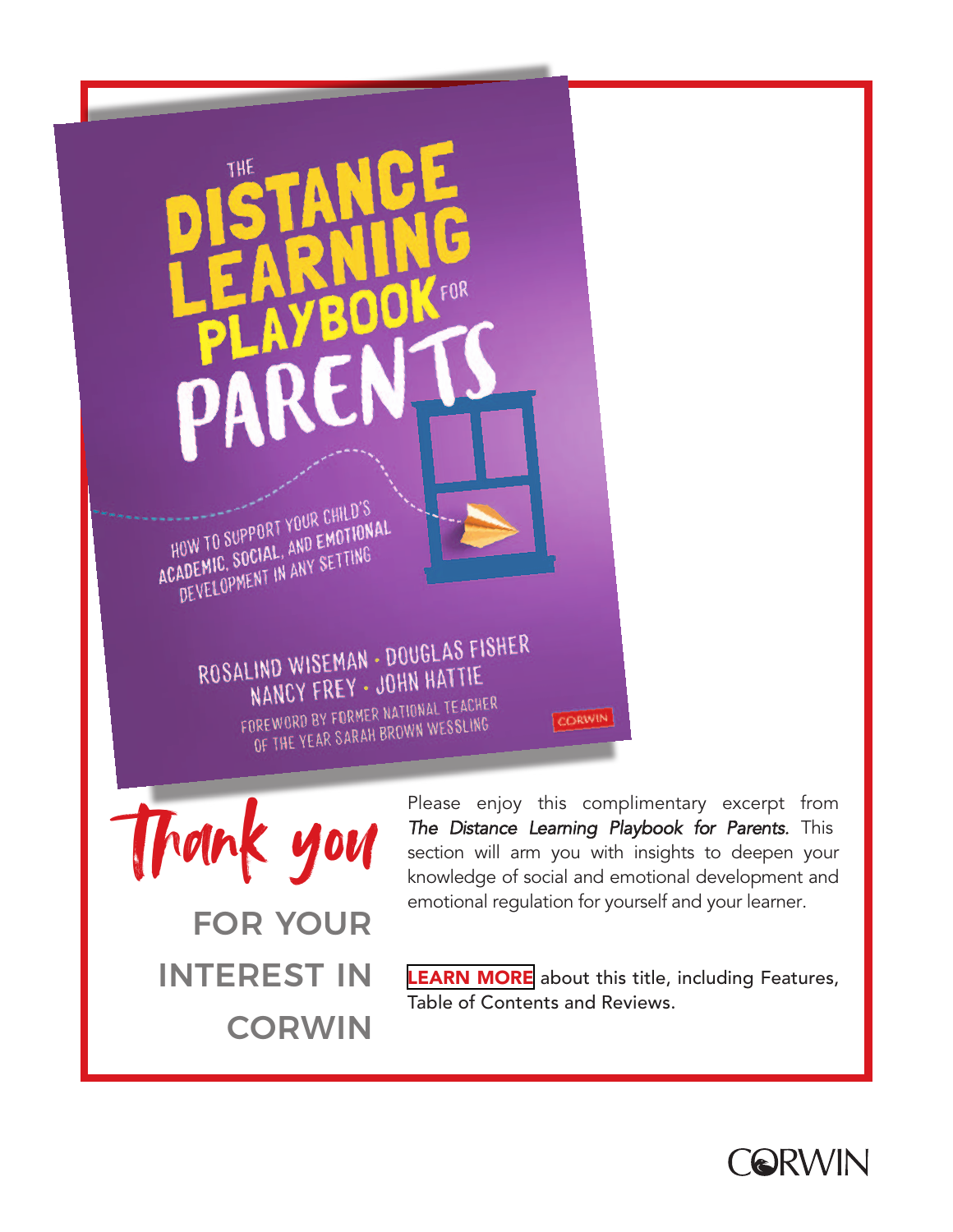## SOCIAL EMOTIONAL LEARNING IS NOT JUST SOFT SKILLS



When you opened The Distance Learning Playbook for Parents, you read about the ideas that set the foundations for this book. In this section, we will build from this foundation to deepen your knowledge of social and emotional learning and emotional regulation for your own benefit and support the young person in your care to increase their emotional intelligence and social skills. Now, they have never been more important and simultaneously more challenging to maintain.

Schools provide instruction in various content areas and disciplines, but the real magic is how they socialize children. Ideally, they provide a safe place to practice social skills, receive coaching on those skills, and help children develop a sense of responsibility to and for others. As noted in the opening letter, employers want to hire people who can work together in productive ways and require that they have the underlying social skills to make that happen.

Many schools have social and emotional learning programs integrated into their curricula to teac[h students](https://mylearningtools.org/) the process through which children and adults understand and manage emotions, set and achieve positive goals, feel and show empathy for others, establish and maintain positive relationships, and make responsible decisions. These skills, combined with a young person's ability to understand and regulate their emotions, have always been critical to navigating school, but will be even more essential in the current educational environment.

## Why is it important?

Having a sense of belonging is key to a young person's physical, psychological, and emotional well-being. Student orientations, spirit weeks, community service, school assemblies, affinity groups, school colors, and mascots are just a few examples of what schools have done to create this feeling of belonging.

## Why is it important in distance learning?

This year, schools will do their best to fill the void created in distance learning, but they will need your help. Moreover, young people have an opportunity to contribute to this effort in a way they never have before. From their online classes to extracurricular activities, student government, political advocacy, and countless other opportunities, how students participate will directly impact their sense of belonging and in the best of cases build a sense of community alongside their school peers.